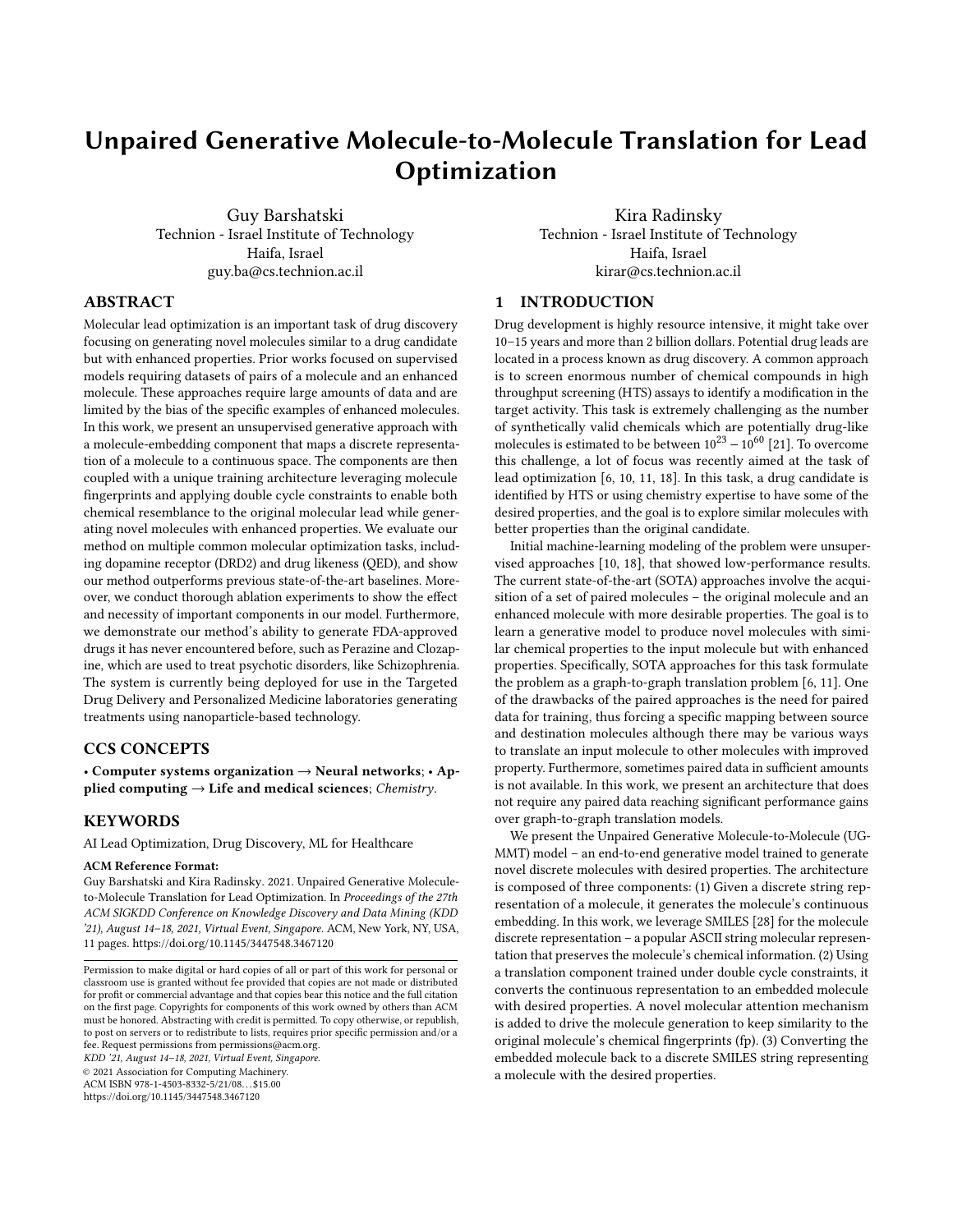<span id="page-1-0"></span>KDD '21, August 14–18, 2021, Virtual Event, Singapore. Guy Barshatski et al.





We perform empirical evaluation of our model on several common lead optimization tasks and present significant performance gains compared to various SOTA. In addition, we conduct comprehensive ablation experiments to further analyse our method. We also present the system ability to generate FDA-approved drugs, although it has never seen a drug before. Figure [1](#page-1-0) presents several such examples. D2 is the main receptor for most antipsychotic drugs [\[27\]](#page-8-6). Any disorder in equilibration of the D2 receptor's states may lead to diverse serious disorders, such as Schizophrenia, autism and Parkinson's disease. DRD2 score is a measure of a molecule's biological activity against a biological target named the dopamine type 2 receptor. As input, our algorithm received a molecule with low DRD2 score and the goal was to generate a molecule with higher DRD2 score. All drugs have never been seen by our model during training, nor validation. In Fig. [1A](#page-1-0), given Alimemazine (DRD2 score 0.3749), the algorithm generated Perazine (DRD2 score 0.6184) reaching 40% fingerprint similarity to Alimemazine. Both drugs are phenothiazine derivatives and structurally related to Chlorpromazine, older remedy for Schizophrenia. In Fig. [1B](#page-1-0), Clozapine was generated using the prototype drug Anagrelide with 20.96% similarity and DRD2 score improvement from 0.0009 to 0.8412. Clozapine is used for treatment-resistant Schizophrenia and is on the World Health Organization's list of "essential, safest and most effective medicines" [\[19\]](#page-8-7). Interestingly, all drugs generated by our model to improve DRD2 score are indeed antipsychotic drugs.

The contributions of this work are threefold: (1) We design a novel unsupervised end-to-end generative model and a unique double-cycle training scheme for molecule translation preserving molecule similarity using molecular fp utilization, without the need of a large paired dataset; (2) We present empirical results on the DRD2 (dopamine receptor) and QED (drug likeness) properties and demonstrate superior performance over SOTA baselines in generating novel, chemically similar molecules with higher property scores and success rates; (3) We perform retrospective experiments to demonstrate our model's ability to produce FDA approved drugs, it has never seen before. Additionally, in collaboration with the Technion laboratory for targeted drug delivery and personalized medicine technologies, additional generated molecules are being tested today for impact for personalized treatments. We believe our method lays the foundations to an automatic-algorithmic HTS

process to enable lead optimizations. All code and data in this work are published on our GitHub $^1$  $^1$  for further research.

# 2 RELATED WORK

Early work formulated molecule generation as a sequence generation problem. Molecules were represented as a sequence of characters. Most commonly, SMILES notation was used and showed merit for this task [\[5,](#page-8-8) [7,](#page-8-9) [8,](#page-8-10) [15\]](#page-8-11). The aim of these works was to generate valid molecules rather than molecular optimization. Applying these models naively for the latter has yielded poor performance [\[6\]](#page-8-1).

Molecular optimization methods mainly focused on graph-tograph translation methods. Those represent molecules as graphs and try to translate input molecular graphs into improved graphs. Jin et al. [\[10\]](#page-8-2) suggest an encoder-decoder architecture, JTVAE. Given input molecule's graph, the encoder generates a tree where each node represents molecule's substructure, then embeds both to get the latent representation. The decoder reproduces the tree and uses it to predict the output molecular graph. Optimization is done by first training a property score predictor on top of JTVAE's latent space, then gradient ascent is applied on input molecule's embedding to improve its score. Maziarka et al. [\[18\]](#page-8-4) present Mol-CG as an extension of JTVAE. Instead of using gradient ascent, the model splits the embedded molecules to two distinct sets – with and without the enhanced property. Two sets of generators and discriminators are applied in an adversarial manner introduced by Zhu et al. [\[31\]](#page-8-12) to perform the optimization. At test time, the generated embeddings are decoded back to molecules using the same JTVAE latent space decoder. Although showing initial success, the results were not sufficient for practical molecular optimization. To improve the performance, numerous supervised methods have been suggested requiring substantial amount of training data. Jin et al. [\[11\]](#page-8-3) extended JTVAE by presenting attention mechanism during the tree decoding procedure and integrating adversarial training to further improve performance and thus generate molecules with improved desired property. Fu et al. [\[6\]](#page-8-1) (CORE) extended the above by introducing the copy&refine technique where the generator at each step decides whether to copy the next substructure from the input molecule or to generate a new substructure. This relaxes the

<span id="page-1-1"></span><sup>1</sup><https://github.com/guy-ba/UGMMT>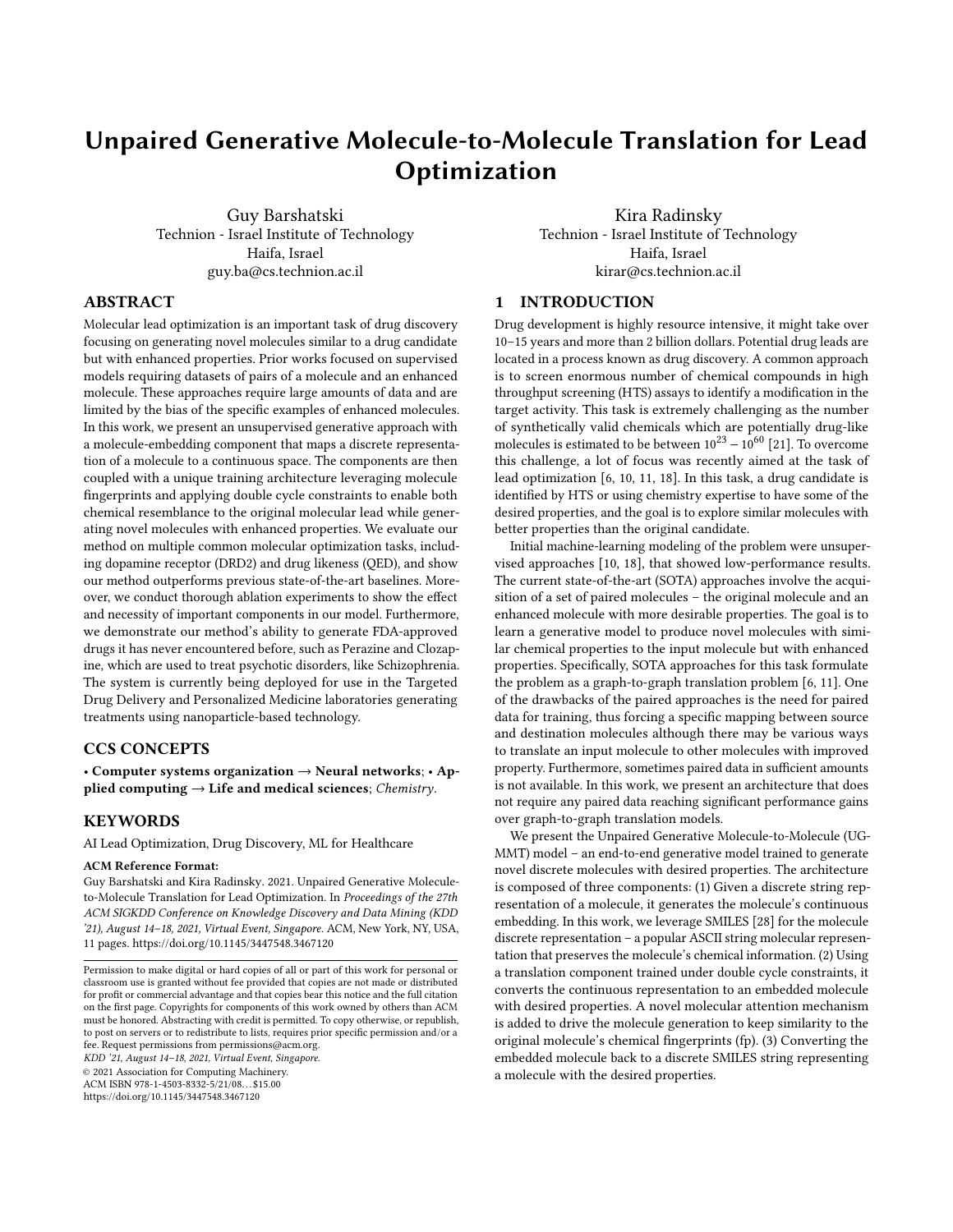<span id="page-2-2"></span>

Figure 2: METN. Left: Discrete molecule domain Y represented by SMILES strings. Right: Molecule's continuous representation space  $\dot{Y} Y$  *i*, i.e. embedding.

problem of challenging substructure prediction from a large set in every iteration, which is especially problematic for infrequent substructures. These approaches require paired data for training, thus forcing a specific mapping between source and destination molecules although there may be various ways to translate an input molecule to other molecule with an improved property. Furthermore, sometimes paired data in sufficient amounts is not available. In this work, we will present an unsupervised approach, requiring no paired-data, which reaches SOTA results outperforming the supervised paired-approaches. We present a novel architecture which does not rely on molecular graph structures, but rather leverages raw SMILES representations, embeds them and learns to efficiently translate them using a novel molecular attention driven by molecular fp to an optimized SMILES molecule.

# 3 METHODS

We denote a domain of molecules by a capital Latin letter, e.g.  $X$ , their distribution by  $p(X)$ , and a molecule taken from this domain by a small Latin letter, x. That is,  $x \in X$  denotes x is a sample of molecules taken from domain *X* and consequently  $x \sim p(X)$ . Similarly, we denote the embedding vector of a molecule x by  $\hat{Y}x_i$ . It belongs to the domain of all the embedded molecules of  $X$ , which we denote by  $\ddot{Y}X_i$  with a distribution  $p(\ddot{Y}X_i)$ . Given a domain  $A$  of input molecules with some property and distribution  $p(A)$ , and a domain of the enhanced molecules, B, with distribution  $p(B)$  our goal is to learn a mapping  $M : A \rightarrow B'$ , s.t. the distribution of molecules  $B' = M(A), p(B')$ , is indistinguishable from the distribution  $p(B)$ . To achieve it and guarantee that the input molecule  $a \sim p(A)$  and output  $b' = M(a) \sim p(B')$  carry chemical molecular similarity, we enforce double cycle constraints, that share common translation components strongly relying on molecular fp. This procedure can be applied if molecules are represented in a continuous space. We therefore first present a Molecule-Embedding translation, where a discrete molecule's SMILES representation is transformed to an embedding and vice-versa (Section [3.1\)](#page-2-0). We then present the Embedding-Embedding translation where embedded prototype molecule is translated to an embedded desired molecule and vice-versa (Section [3.2\)](#page-2-1). Lastly, we provide the overall end-toend architecture of our model (Section [3.3\)](#page-3-0).

# <span id="page-2-0"></span>3.1 Molecule-Embedding Translation Network (METN)

We propose METN to translate between molecule's discrete SMILES representation and its continuous representation, i.e., embedding.

<span id="page-2-3"></span>

| <b>Algorithm 1</b> METN Training Algorithm. |                                                         |  |  |  |  |
|---------------------------------------------|---------------------------------------------------------|--|--|--|--|
|                                             | <b>Input:</b> training set of molecules Y.              |  |  |  |  |
|                                             | 1: for epoch = 1, 2, , $E_{METN}$ do                    |  |  |  |  |
| 2:                                          | Sample mini-batche $y \in Y$                            |  |  |  |  |
| 3:                                          | $\hat{Y} y_i = Encoder(y)$                              |  |  |  |  |
| 4:                                          | $y' = Decoder(Y y_i)$                                   |  |  |  |  |
| 5:                                          | $L = \lambda_0 \cdot CE(y', y) + KL(Y' y_i    N(0, I))$ |  |  |  |  |
| 6:                                          | Minimize L using Adam optimizer                         |  |  |  |  |
|                                             | $7:$ end for                                            |  |  |  |  |

The general structure is depicted in Figure [2.](#page-2-2) Given a molecule's SMILES representation (denoted by  $y \in Y$ ), an encoder generates its embedding (denoted by  $\ddot{Y}y_j \in \ddot{Y}Y_j$ ) and a decoder reverts the process – generating molecule's SMILES string given its embedding. This network is based on Variational Auto Encoder (VAE) [\[14\]](#page-8-13) structure with a bidirectional GRU-based encoder and a multilayered GRU-based decoder [\[3\]](#page-8-14) creating a sequence-to-sequence translation trained using the teacher-forcing method [\[29\]](#page-8-15) in order to increase validity. VAEs add stochasticity to the generation process adding variation to the latent representation learning and thus forcing the decoder to learn how to decode a wide range of latent points better suiting for embeddings. In addition, to make the latent space dense, a KL divergence term is added to the loss function, encouraging the encoder to distribute molecule encodings according to a known prior distribution. METN's training algorithm is shown in Algorithm [1.](#page-2-3)  $\lambda_0$  is a regularization parameter, CE is the cross-entropy loss (reconstruction loss), KL is the KL-divergence (has close form in this case of normal distribution) and the loss is averaged over the number of samples in the mini-batch. In our system, we have two input molecule domains,  $A$  and  $B$ . Embedding all the molecules using only one METN would make the overall model training and convergence more difficult yielding worse results since the latent embedding space would not only have to represent molecular similarity but also molecule property. Hence, we enable "domain embedding specialization" by training two METNs, one for each domain as depicted in Figure [3.](#page-3-1) We denote domain  $A$ encoder as  $En_A$ . The encoder, given a molecule  $a \in A$ , generates its embedding  $\ddot{Y}a_j \in \ddot{Y}A_j$  (a continuous vector), while the decoder,  $De<sub>A</sub>$ , converts molecule continuous embedding  $\ddot{Y} a' \dot{Y} \in \ddot{Y} A' \dot{Y}$ to its SMILES  $a' \in A'$ . We expect that  $a' \sim p(A)$ , i.e., a' has domain's A property or alternatively, the distribution of the decoded molecules domain  $A', p(A')$ , is indistinguishable from  $p(A)$ . Similar notations are used for domain  $B$ .

# <span id="page-2-1"></span>3.2 Embedding-Embedding Translation Network (EETN)

We propose EETN to translate between embedded molecules that belong to different domains, e.g. low and high DRD2 score. Following our notations, the EETN is composed of two translation networks.  $T_{AB}$  for  $\ddot{Y}A_j \rightarrow \ddot{Y}B'_j$  translation and  $T_{BA}$  for  $\ddot{Y}B_j \rightarrow \ddot{Y}A'_j$ . the opposite direction. Figure [3](#page-3-1) illustrates the architecture. We mark in dotted lines the training paths and in thick lines the inference paths. Our design for the EETN allows it to meet two main goals – property enhancement and preservation of the input-output molecular similarity. Given  $\hat{Y}a_j$ , the EETN attempts to produce an embedded molecule  $\ddot{Y} b'$  *i*, s.t.  $b' = De_B(\ddot{Y} b'$  *i*) ~  $p(B)$ ,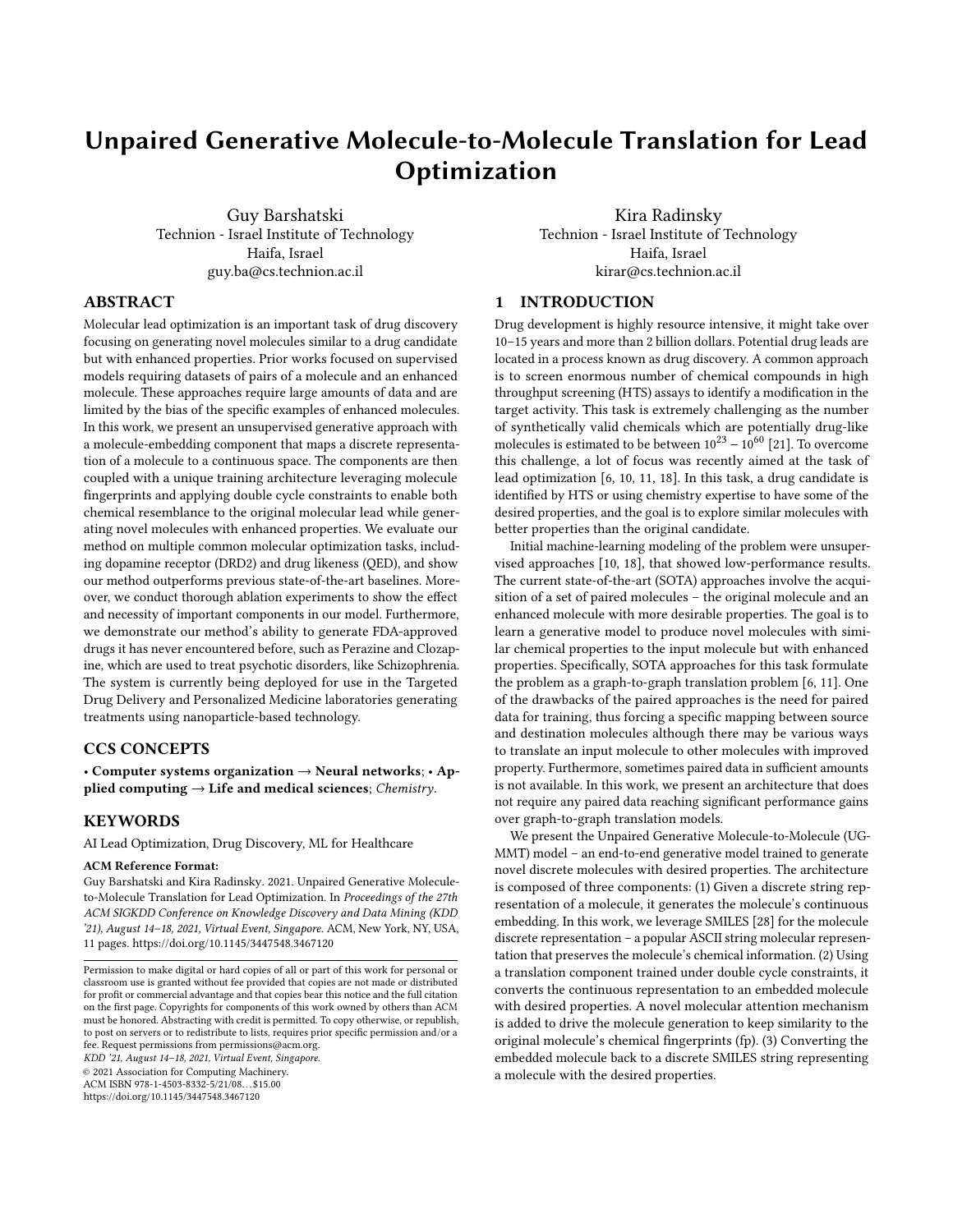i.e., b' has domain's B enhanced property (e.g. high DRD2 score). De<sub>B</sub> must be able to successfully decode  $\ddot{Y}$   $\dot{b}'$  *i* and  $T_{AB}$  must successfully translate  $\ddot{Y}a_j \in \ddot{Y}A_j$  into  $\ddot{Y}b'j$ . During training, naively applying on  $a$  the sequence of components on the thick lines  $(En_A \rightarrow T_{AB} \rightarrow De_B)$  would not be successful.  $De_B$  is not necessarily producing valid molecules, therefore calculating their property score is not feasible. Furthermore, molecule's property calculation is not differentiable, hence penalizing molecule's property is not feasible for valid molecules as well. Therefore during training, we apply the sequence  $En_B \rightarrow T_{BA} \rightarrow T_{AB} \rightarrow De_B$  (purple dotted path) on b. Requiring  $b' \approx b$  might successfully train  $\overline{De}_B$ , however  $T_{BA}$  would produce embedded molecules in domain  $\ddot{Y}A'$  ; which may be distributed differently from  $\ddot{Y}A$  *i*. Hence, we train two translation components simultaneously. In each iteration we train by applying two semi-shared sequences of components on the inputs *a* and *b*. We apply the sequence  $En_B \rightarrow T_{BA} \rightarrow T_{AB} \rightarrow De_B$ (purple dotted path) on  $b$  and  $En_A \rightarrow T_{AB} \rightarrow T_{BA} \rightarrow De_A$  (red dotted path) on a and require  $b' \approx b$ , and  $a' \approx a$ . This coupling between the two translation sequences sharing  $T_{AB}$  and  $T_{BA}$ , where one's output is the other's input, encourages proximity of the distribution of  $\hat{Y}A$  *i* and  $\hat{Y}A'$  *i*. Intuitively, if  $T_{BA}$  translates  $\hat{Y}b$  *i*  $\in \hat{Y}B$  *i* to  $\overline{Y}a'$  *i*  $8\overline{Y}A$  *i* then  $T_{AB}$  (trained to translate  $\overline{Y}a$  *i*  $\in \overline{Y}A$  *i* ) will perform poorly on the input  $\ddot{Y}a'$  *i* and produce  $b'$  notably different from  $b$ , which will be penalized by the loss function. Applying these two sequences on the inputs and demanding input-output proximity constitute our double cycle constraints, which we refer to as double-cycle training scheme. The technique can be considered a dual learning method [\[9\]](#page-8-16), which leverages primal (e.g.  $A \rightarrow B$ ) and dual (e.g.  $B \to A$ ) tasks to create an informative feedback loop.

To encourage similarity to the original molecule, we wish the translation to keep its chemical characteristics. We leverage Morgan fp [\[23\]](#page-8-17) to represent these characteristics. We introduce the input molecule fp to the translators (concatenated with the input embedding) during the training and the inference. As a result, their output latent embedding spaces become fp dependant, encouraging molecules with similar fp to be closely embedded. The translators  $T_{AB}$  and  $T_{BA}$  are designed to create a bottleneck by downsampling followed by upsampling architecture in order to extract vital information while dropping the redundant data. To make this process more efficient we pass the input molecule fp through an attention mechanism of a fully-connected (FC) layer followed by a softmax layer producing a weight vector, which multiplies the fp vector elementwise, highlighting the "important" information inside the fp vector. We refer to this component as molecular attention.

## <span id="page-3-0"></span>3.3 End-to-End Architecture

We introduce the UGMMT– an end-to-end unsupervised generative deep neural network architecture. The architecture is illustrated in Figure [3.](#page-3-1) The architecture consists of two METNs, one for domain  $A$  (blue) and one for domain  $B$  (green), and an EETN (red) for molecular translation. The input molecules are given as discrete SMILES strings, however, EETN's functionality described in Section [3.2](#page-2-1) relies heavily on embedded molecule domains. Therefore, METNs enable converting discrete SMILES strings to continuous representations (embedding) and vise-versa.

<span id="page-3-1"></span>

Figure 3: Molecule-to-Molecule end-to-end architecture. Consists of two METNs (two sets of  $En + De$ ) and an EETN (two Ts). The two training paths are marked with dotted arrows while the inference paths are marked with thick solid arrows.

Training: We pre-train the METNs before training the end-to-end model to enable the preparation of the latent embeddings of domain  $A$  (e.g., low DRD2 scored molecules) and domain  $B$  (e.g., high DRD2 scored molecules) separately. We conjecture this allows the encoders ( $En_A$  and  $En_B$ ) to produce better embeddings and the decoders ( $De<sub>A</sub>$  and  $De<sub>B</sub>$ ) in turn would produce more valid molecules with the enhanced property. Our experiments (Section [5.2\)](#page-6-0) support this hypothesis. We then perform end-to-end training, where the METNs and the EETN are trained together. Intuitively, this allows the embeddings generation and the translation between them to evolve simultaneously to decrease the overall loss. This enables generating a similar molecule with the desired property. The detailed algorithm is presented in Algorithm [2.](#page-4-0) CE is the cross-entropy loss,  $L_1$  and  $L_2$  are the two cycle constraints (Section [3.2\)](#page-2-1) and  $\lambda_1$  is a regularization parameter that controls their relative importance. The loss is averaged over the number of samples in the mini-batch. Inference: Given a SMILES-represented molecule *a* to be enhanced from domain  $A$ , the  $En_A$  converts it to an embedding. The translator  $T_{AB}$  then translates the embedding along with the molecule fp (extracted from original molecule  $a$  using RDkit) to an embedded molecule of domain  $B'$ . Finally,  $De_B$  converts it to a molecule in domain B', represented by a SMILES string. We draw the reader attention that the double cycle constraints enforced during the training process enables bidirectional optimization, i.e., inference from  $B$  to  $A$  as well. Both optimization paths are shown in Figure [3,](#page-3-1)  $A \rightarrow B$  in red thick arrows and  $B \rightarrow A$  in purple thick arrows. Algorithm [3](#page-4-1) presents the inference algorithm for  $A \rightarrow B$  direction  $(B \rightarrow A$  is symmetric).

## 4 EXPERIMENTAL SETTINGS

We provide implementation and hyperparameter details for reproducibility, the datasets we use and the baselines we compare to.

#### 4.1 Implementation Details

Hardware: Nvidia GeForce RTX 2080 Ti 11GB GPU, 2 Intel Xeon Gold 6230 2.10GHZ CPUs, 64GB RAM. Software: Ubuntu 18.04.5, Pytorch 1.4.0 [\[20\]](#page-8-18), Python 3.6.12. Reproducibility: We set seed 50, other seeds yield similar results. Hyper-parameters are set following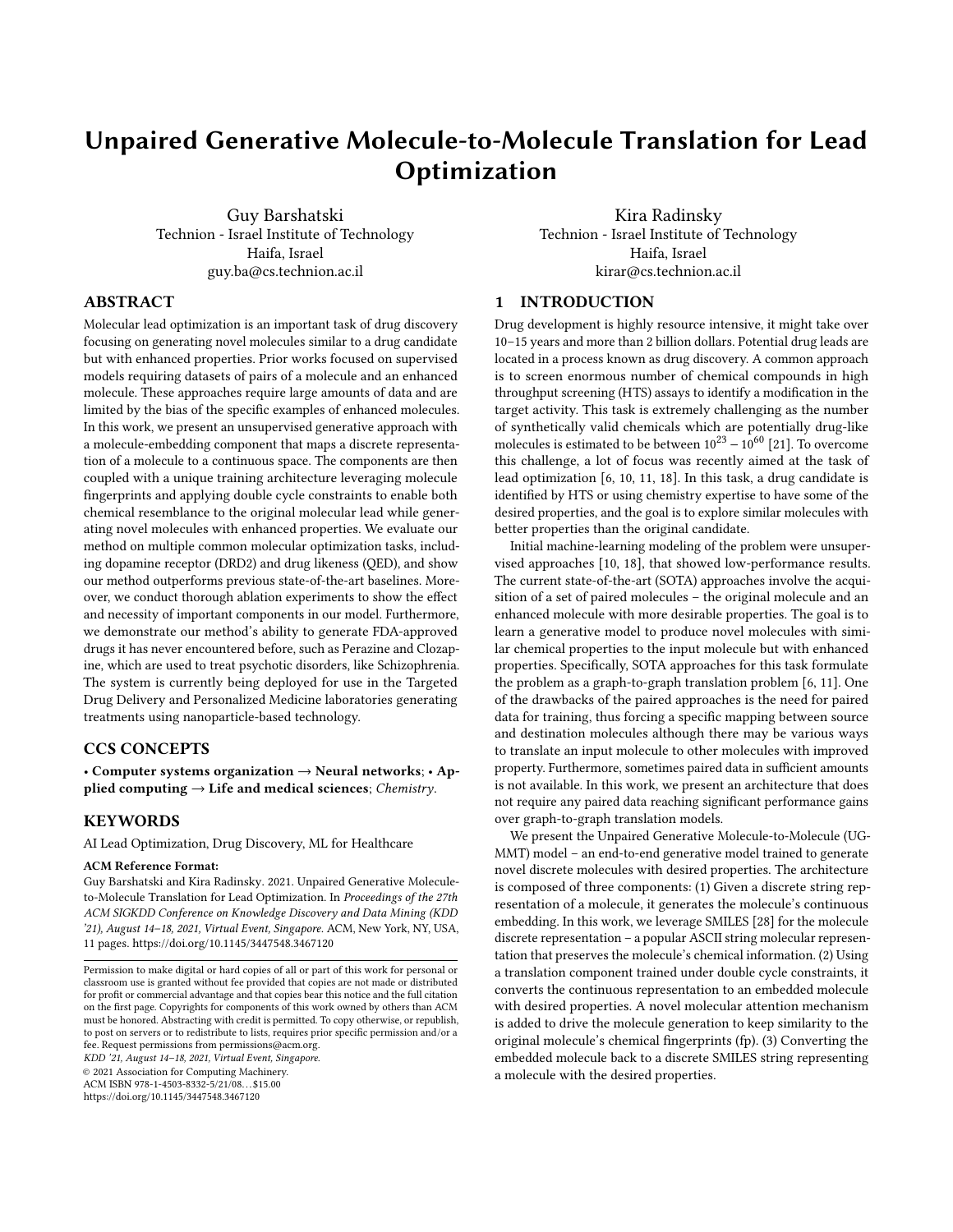Unpaired Generative Molecule-to-Molecule Translation for Lead Optimization Kabust 2002 1, August 14-18, 2021, Virtual Event, Singapore.

<span id="page-4-0"></span>Algorithm 2 UGMMT Training algorithm. Corresponds to both dot-ted paths in Figure [3,](#page-3-1) the red path along  $En_A \rightarrow T_{AB} \rightarrow T_{BA} \rightarrow De_A$ and the purple path along  $\overrightarrow{En_B} \rightarrow T_{BA} \rightarrow T_{AB} \rightarrow De_B$ .

Input:  $A_t$ ,  $B_t$  molecule training sets.  $A_v$  molecule validation set. 1: Train domain's A METN on  $A_t$  for  $E_{METN}$  epochs (Algorithm [1\)](#page-2-3) 2: Train domain's B METN on  $B_t$  for  $E_{METN}$  epochs (Algorithm [1\)](#page-2-3) 3: for  $epoch = 1, 2, \ldots, E_{max}$  do 4: Sample mini-batches  $a \in A_t$ ,  $b \in B_t$ 5:  $\ddot{Y} a \dot{i} = E n_A(a), \ddot{Y} b \dot{i} = E n_B(b)$ 6: Calculate  $fp_a$ ,  $fp_b$ 7:  $\ddot{Y}b'$   $\ddot{i} = T_{AB}(\ddot{Y}a \dot{j}, f p_a)$ 8:  $\ddot{Y}a' = T_{BA}(\ddot{Y}b' + f\dot{p}_a)$ 9:  $a' = De_A(\overleftrightarrow{Y}a')$ 10:  $L_1 = CE(a', a)$ 11:  $\dot{Y} a' = T_{BA} (\dot{Y} b_j, f p_b)$ 12:  $\ddot{Y}b'$   $= T_{AB}(\ddot{Y}a' + f p_b)$ 13:  $b' = De_B(\overline{Y}b' \overline{I})$ 14:  $L_2 = CE(b', b)$ 15:  $L = \lambda_1 \cdot L_1 + L_2$ 16: Minimize  $L$  using Adam optimizer 17: Evaluate the model every  $V_f$  epochs on  $A_v$ 18: if evaluation criterion improves then 19: save model 20: end if 21: if no improvement for  $P$  evaluations then 22: stop training 23: end if 24: end for

<span id="page-4-1"></span>Algorithm 3 UGMMT  $A \rightarrow B$  Inference algorithm. Corresponds to the red thick path along  $En_A \rightarrow T_{AB} \rightarrow De_B$  in Figure [3.](#page-3-1)

**Input:**  $a \in A$  mini-batch of molecules to optimize. 1:  $\ddot{Y}a_j = En_A(a)$ 2: Calculate  $fp_a$ 3:  $\ddot{Y}b'$   $\ddot{I} = \tilde{T}_{AB}(\ddot{Y}a)$   $\ddot{I}$ ,  $fp_a$ )

4:  $b' = D e_B(\overline{Y} b' \overline{I})$ 

evaluation on a validation set, where the optimization metric is the Success criterion defined in Section [5.1.](#page-4-2)

METN: Embedding dimension 256 (experimented with 128, 256, 512),  $\lambda_0$ =10 (experimented with 1, 10, 20), max molecule length during inference 90 (experimented with 80-120). Encoder – bidirectional GRU, hidden dimension 256, followed by 2 FC with 256 neurons, for  $\mu$  and  $\sigma$ . Decoder – FC layer with 512 neurons, followed by 3-layered GRU (experimented with 1-5), dropout 0.5 between layers, hidden dimension 512 and a FC with vocabulary length neu-rons. Training– Adam optimizer [\[13\]](#page-8-19). Initial learning rate  $3 \cdot 10^{-3}$ (experimented with  $1 \cdot 10^{-3}$ -5 $\cdot 10^{-3}$ ), final  $3 \cdot 10^{-4}$  using cosine annealing scheduler with restart [\[17\]](#page-8-20) after 10 epochs. Mini-batch size 32. Pre-trained for  $E_{METN} = 1$  (QED) (experimented with 0-10) or  $E_{METN}$  = 12 (DRD2) (experimented with 0-20) epochs.

EETN: Translator – Bottleneck structure. Conv block (filter size 7), stride-2 conv downsampling block (filter size 3), 4 residual blocks (experimented with 4-8), stride-2 transposed conv upsampling block (filter size 3), conv (filter size 7) followed by Tanh and 2 FC with 1,152 and 256 neurons separated by BN, LeakyReLU and Dropout (0.2). It presented outstanding results in image translation and style transfer tasks [\[12,](#page-8-21) [31\]](#page-8-12).

Whole model training: Adam optimizer, initial learning rate 3 · 10−<sup>4</sup> (experimented with 1·10−<sup>4</sup> -5·10−<sup>4</sup> ) and a linear decay towards 0 from epoch 90 (experimented with 70-100). Mini-batch size 32. Max epochs  $E_{max}$ =120 (experimented with 80-120). Data is shuffled during training. Evaluation frequency  $V_f$ =3, early stopping with  $P=15$  evaluations.  $\lambda_1=2$  (experimented with 1,2,4,8,16). Our code is available publicly (see Appendix A for more details).

# 4.2 Datasets

Following [\[6,](#page-8-1) [11\]](#page-8-3), we focus on two common properties which are vital for generated drug's effectiveness evaluation:

- (1) Dopamine Receptor D2 (DRD2): DRD2 score measures molecule's biological activity against a biological target named the dopamine type 2 receptor.
- (2) Drug likeness (QED): QED score [\[2\]](#page-8-22) measures, intuitively, how "druglike" a molecule is.

We use RDkit [\[16\]](#page-8-23) library to calculate these scores as done by Fu et al. [\[6\]](#page-8-1) in order to preserve comparability. We also use their datasets, which were adapted from Jin et al. [\[11\]](#page-8-3). For UGMMT and Mol-CG we split the train pairs and randomly sample molecules with low property score (DRD2, QED) (lower decimal) for domain  $A$ set and high (high decimal) for  $B$  set. For CDN and JTVAE we merge these two sets to get the final train set. UGMMT's validation set was also randomly sampled from the remaining low score molecules, for other baselines the original validation sets from Fu et al. [\[6\]](#page-8-1) are used. All models are tested on the same test set taken from Fu et al. [\[6\]](#page-8-1). Publicly available DrugBank dataset [\[30\]](#page-8-24), which contains a list of FDA approved drugs, is used for drug generation experiments. We share the datasets publicly and refer to **Appendix B** for details.

# 4.3 Baseline Methods

We compare to SOTA methods for lead optimization. CORE [\[6\]](#page-8-1) is currently regarded as the SOTA, followed by G2G [\[11\]](#page-8-3). Both methods are supervised, using paired train sets. UGMMT method is unsupervised, hence we include the leading unsupervised JTVAE [\[10\]](#page-8-2) and Mol-CG [\[18\]](#page-8-4) methods. Following Fu et al. [\[6\]](#page-8-1), we evaluate the checkpoints on the validation set for highest optimization success (Success), then evaluate on the test set and report the results. All models use datasets which are derived from CORE's datasets with the same test set.

## 5 EXPERIMENTS AND RESULTS

We conduct three main experiments. First, we evaluate our model's ability to generate valid, novel, diverse molecules which have a desired property and share similarity with a prototype and compare it to the current SOTA methods (Section [5.1\)](#page-4-2). Then, we conduct thorough ablation experiments to show the effect and necessity of important components in our model (Section [5.2\)](#page-6-0). Afterwards, we investigate and demonstrate our model's capability to generate FDA approved drugs with enhanced properties (Section [5.3\)](#page-7-0).

#### <span id="page-4-2"></span>5.1 Main Result: Molecule Optimization

Focusing on the  $A \rightarrow B$  optimization direction, for each input test molecule we first generate  $K$  output molecules using  $K$  random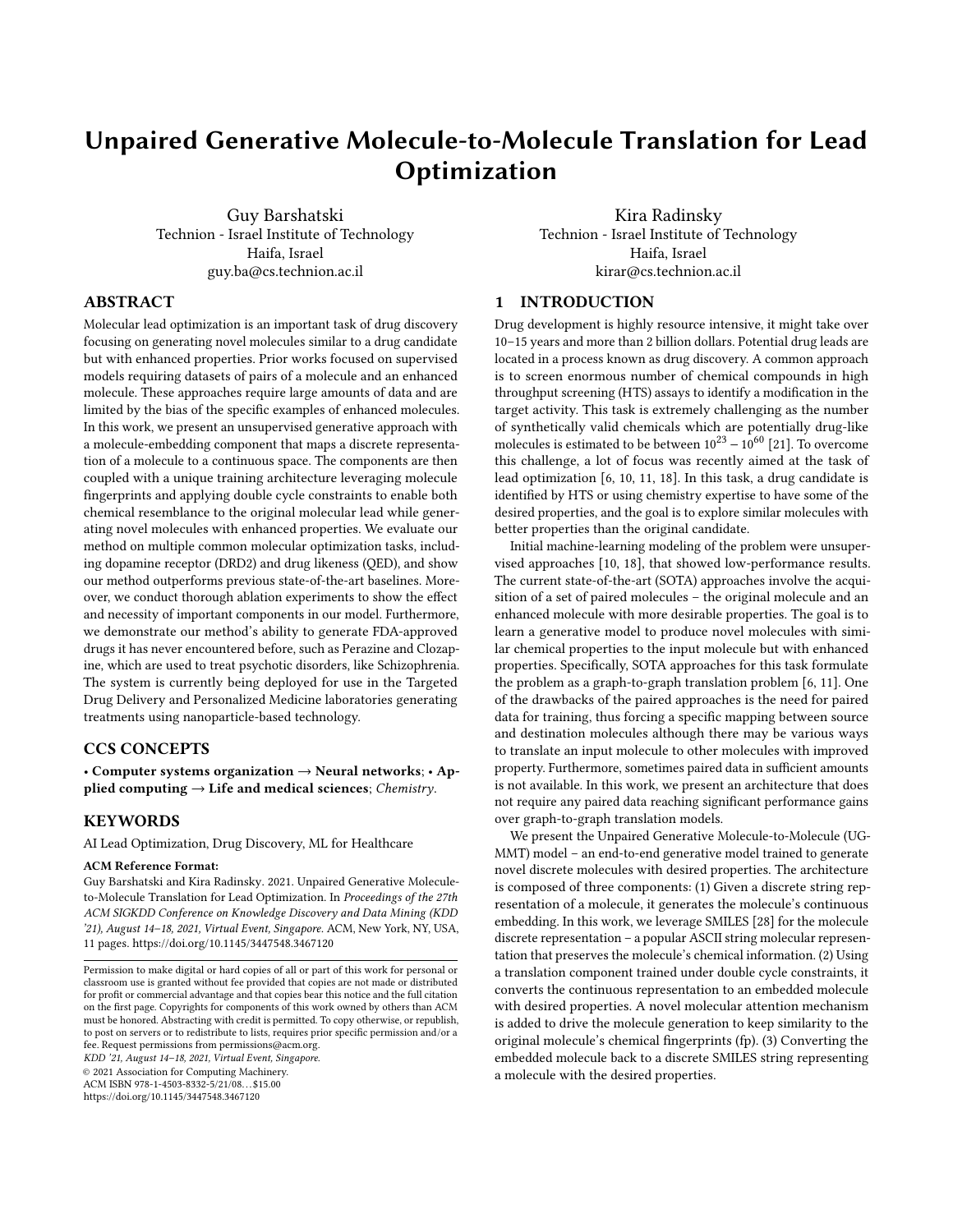<span id="page-5-0"></span>Table 1: Evaluation results of our method and other baselines for various metrics for QED property. In bold: best optimization Success result, statistically significant with huge effect size ( $P$  –  $value$   $\dot{V}$  0.05 and Cohen's  $d$   $i$  2).

|           | Type Method                     | Property                               | Similarity                             | Novelty                                | <b>Success</b>                         | Validity       | Diversity                              |
|-----------|---------------------------------|----------------------------------------|----------------------------------------|----------------------------------------|----------------------------------------|----------------|----------------------------------------|
| Paired    | G <sub>2</sub> G<br><b>CORE</b> | $0.895 \pm 0.001$<br>$0.882 \pm 0.002$ | $0.320 \pm 0.003$<br>$0.339 \pm 0.005$ | $0.953 \pm 0.004$<br>$0.963 \pm 0.006$ | $0.452 \pm 0.010$<br>$0.472 \pm 0.012$ | 1.000<br>1.000 | $0.993 \pm 0.002$<br>$0.997 \pm 0.002$ |
| ್ದ<br>੶ਜ਼ | <b>ITVAE</b><br>Mol-CG          | $0.816 \pm 0.000$<br>$0.783 \pm 0.000$ | $0.304 \pm 0.000$<br>$0.302 \pm 0.000$ | $0.977 \pm 0.000$<br>$0.980 \pm 0.000$ | $0.237 \pm 0.000$<br>$0.170 \pm 0.000$ | 1.000<br>0.998 | $0.996 \pm 0.000$<br>$1.000 \pm 0.000$ |
| Ţщ        | <b>UGMMT</b>                    | $0.855 \pm 0.001$                      | $0.365 \pm 0.003$                      | $0.997 \pm 0.001$                      | $0.513 \pm 0.009$                      | 0.971          | $1.000 \pm 0.000$                      |

<span id="page-5-1"></span>Table 2: Evaluation results of our method and other baselines for various metrics for DRD2 property. In bold: best optimization Success result, statistically significant with huge effect size  $(P - value \ Y \ 0.05$  and Cohen's  $d \neq 2$ ).

|          | Type Method            | Property                               | Similarity                             | Novelty                                | <b>Success</b>                         | Validity       | Diversity                              |
|----------|------------------------|----------------------------------------|----------------------------------------|----------------------------------------|----------------------------------------|----------------|----------------------------------------|
| Paired   | G2G<br><b>CORE</b>     | $0.797 \pm 0.005$<br>$0.758 \pm 0.006$ | $0.330 \pm 0.001$<br>$0.343 \pm 0.002$ | $0.379 \pm 0.006$<br>$0.400 \pm 0.010$ | $0.075 \pm 0.005$<br>$0.087 \pm 0.005$ | 0.999<br>1.000 | $0.657 \pm 0.009$<br>$0.648 \pm 0.010$ |
| Jnpaired | <b>ITVAE</b><br>Mol-CG | $0.340 \pm 0.000$<br>$0.382 \pm 0.000$ | $0.239 \pm 0.000$<br>$0.190 \pm 0.000$ | $0.991 \pm 0.000$<br>$0.992 \pm 0.000$ | $0.033 \pm 0.000$<br>$0.013 \pm 0.000$ | 1.000<br>1.000 | $0.989 \pm 0.000$<br>$0.775 \pm 0.000$ |
|          | <b>UGMMT</b>           | $0.826 \pm 0.009$                      | $0.284 \pm 0.001$                      | $0.799 \pm 0.009$                      | $0.192 \pm 0.010$                      | 1.000          | $0.914 \pm 0.007$                      |

seeds (following the practice of Fu et al. [\[6\]](#page-8-1), in our experiments  $K = 20$ ). We calculate and report:

• Validity: The proportion of the input test molecules which have at least one valid optimized molecule. The validity of a molecule is determined based on Landrum [\[16\]](#page-8-23).

After that, we randomly select one valid output molecule  $b'$  for each input test molecule  $a_{te} \in A_{te}$ , if exists. Note, following Jin et al. [\[11\]](#page-8-3), we exclude the input molecules which do not have valid output molecules from the other metrics calculations in order to isolate these from the validity measure. Otherwise, models with lower validity will always have lower metrics. We repeat the random molecule selection and the following metrics calculations 10 times and report their mean and standard deviation values:

- Property: The average desired property score (QED or DRD2) of all the optimized  $b'$  molecules. The property score of each  $b'$  is denoted as  $Prop(b') \in [0, 1]$ .
- Similarity: The average similarity of all  $(a, b')$  pairs. The similarity of each molecule pair is measured using Tanimoto similarity [\[1\]](#page-8-25) over their Morgan fingerprints and denoted as  $Sim(a, b') \in [0, 1].$
- Novelty: The proportion of all the optimized  $b'$  molecules which are novel.  $\overline{b'}$  is novel if it has not appeared in the train set and  $b' < a_{te}$ .
- Optimization Success (Success): The proportion of all the optimized b' molecules which are successful. b' is successful if it holds similarity, property and novelty simultaneously, i.e.,  $Sim(a, b')$  *i*  $\lambda_s$  and  $Prop(b')$  *j*  $\lambda_p$  and *b'* is novel. Following the practice of Fu et al. [\[6\]](#page-8-1), we use their "success rate 1"  $\lambda_s$  with their challenging "success rate 2"  $\lambda_p$ , yielding  $(\lambda_s, \lambda_p) : (0.3, 0.8).$
- Diversity: The proportion of all the optimized  $b'$  molecules which are unique, i.e., the number of unique  $b'$  molecules divided by the number of all  $b'$  molecules.

Tables [1](#page-5-0) and [2](#page-5-1) present these results for QED and DRD2 properties, respectively. We observe that for QED, UGMMT has slightly lower validity in QED compared to the other graph-based methods, however, since invalid molecules are easily and automatically disqualified without a human intervention (using RDkit), we mainly focus on the other metrics. For DRD2, UGMMT's validity is excellent. Our method outperforms the SOTA supervised methods in the main optimization success metric, i.e., it generates the highest number of successful molecules. For QED, the main contributors, according to table [1,](#page-5-0) are UGMMT's better similarity and novelty. Whereas, for DRD2, according to table [2,](#page-5-1) these are the property and the novelty. For DRD2, UGMMT's improved novelty stands out compared to the supervised methods. Although the supervised methods are able to generate high quality molecules, most of these have already been seen during the training so these models mainly memorize them. UGMMT also has better diversity, meaning that it generates more unique molecules for different input molecules and not generates the same molecule for many leads. The results are surprising as these baselines are trained in a supervised paired manner, where pairs of molecules are carefully selected s.t. their similarity and property improvements are extremely high. On the contrary, our method is unsupervised and only requires two sets of molecules with no similarity requirements. All methods are evaluated on the same test set. Our method also shows significant performance gains compared to the unsupervised methods. Not only the main optimization success metric, which is much higher, but also the property and the similarity show impressive improvements. In addition, these methods unable to generate different molecules given different seeds hence the zero standard deviation, whereas our method present diverse outputs. Note that in nature, high DRD2 molecules are more rare compared to high QED molecules. Hence, the main challenges are to generate high DRD2 novel molecules and highly similar novel QED molecules. According to the results, UGMMT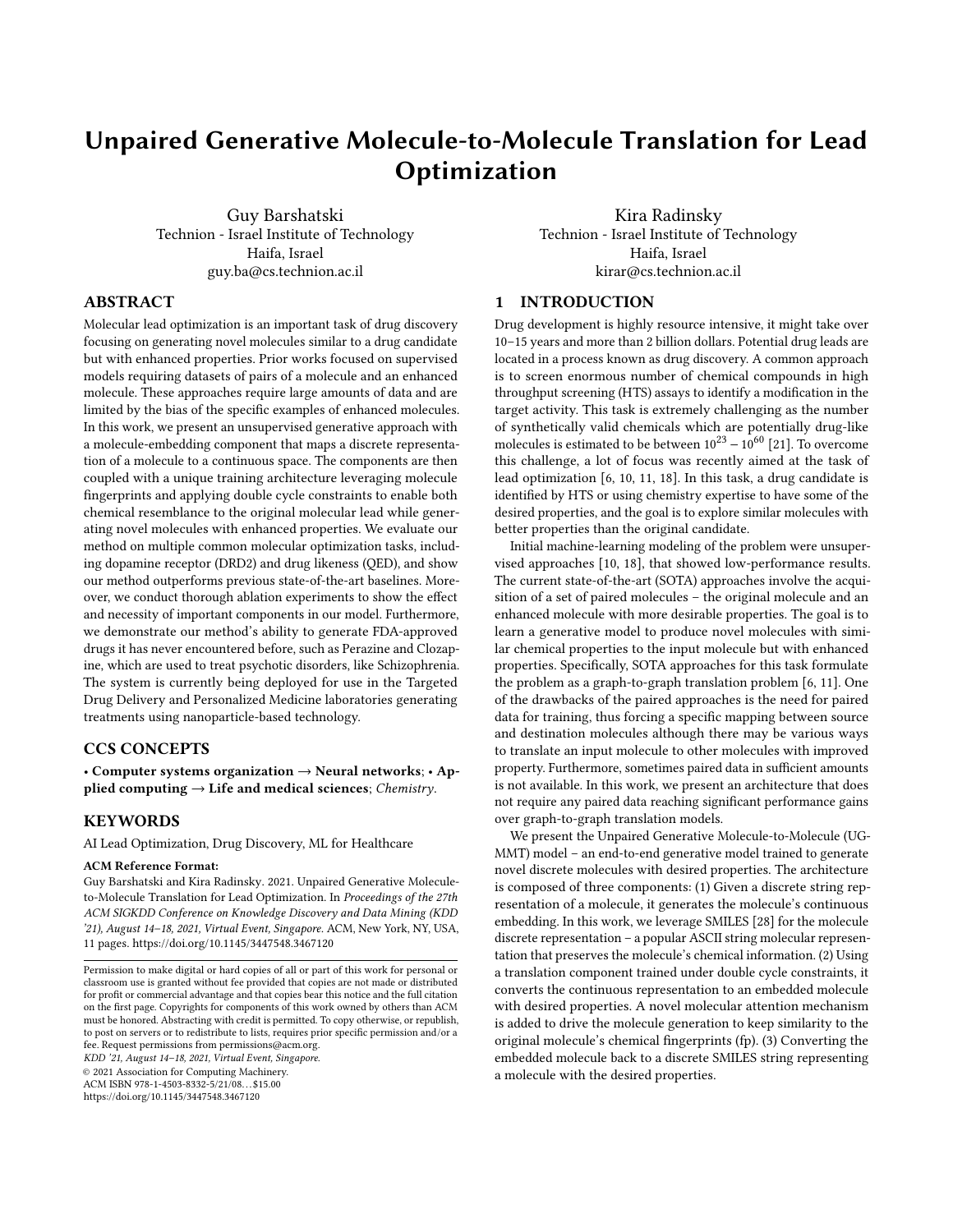manages to successfully meet both challenges. In order to fully verify the results, it is not enough to calculate the P-value. While it indicates whether an effect (statistical significant difference) exists, it does not reveal the size of the effect [\[26\]](#page-8-26). Furthermore, with a sufficient large sample, a statistical test will almost always demonstrate a significant difference, unless there is no effect whatsoever. Hence, in addition to the P-value, we calculate Cohen's d effect size [\[4\]](#page-8-27) and verify that our model's Success is statistically significant  $(P - value \ Y 0.05)$  and has huge effect size (Cohen's  $d \ i 2$ ) [\[24\]](#page-8-28) as compared to the other baselines.

#### <span id="page-6-0"></span>5.2 Ablation Experiments

We perform various ablation experiments on UGMMT models for each dataset (DRD2 and QED). Results are presented in Table [3.](#page-7-1)

(1) No Pre-train experiment, we evaluate the contribution of pre-training the METNs before training the end-to-end model. Pre-training the MENTs enables the preparation of the latent embedding space of domain  $A$  and domain  $B$  separately. Thus, we hypothesize that the encoders would produce better embeddings and the decoders in turn would produce more valid molecules with the enhanced property. In our ablation we validate this hypothesis and observe that the pre-training has higher effect in the DRD2 model. We conjecture this is due to the fact we pre-trained the DRD2 model for more epochs compared to the QED model. Additionally, we observe that although pre-training harms the novelty, it greatly improves the validity, the property and even has a positive effect on the similarity which leads to higher optimization success

(2) No EETN experiment, we evaluate the contribution of the EETN component. The architecture without EETN is composed of separately pre-trained METNs using the reconstruction and the KL loss. We then train the models together optimizing the reconstruction loss only. The inference path is  $En_A \rightarrow De_B$ . During training, each domain's decoder is specialized in generating molecules that hold the domain's property, thus the property is relatively high. However, nothing preserves the input-output chemical connection so their similarity and hence optimization success are low. This experiment shows that having two METNs, one for each domain, is extremely important, enabling excellent initial opening point for property enhancement. This principal of METNs specialization partially explains UGMMT's success comparing to other baselines.

(3) No fingerprints (fp) experiment, we evaluate the contribution of the fp component during the translation. We remove the usage of molecules's fingerprints so the translators inside the EETN receive only the embedding without the fp. We observe the fp-dependant translation reaches high similarity since it encourages the translators to embed chemically similar molecules next to each other preserving input-output similarity. Without the fp, the similarity is extremely low and as a result so is the optimization success. We notice the high property compared to the baseline model which shows that the model without the fp is highly focused on property optimization disregarding similarity to the original molecule. The high property and validity imply that the double cycle constraints indeed train the translators to produce better embeddings for the following components, e.g. the decoders. We hypothesize that the double cycle constraints during training and the fp usage are the key for UGMMT's success comparing to other baselines.

(4) Only fingerprints (fp) experiment, we wish to evaluate the necessity of the translators (EETN) and the embeddings that are jointly trained under the double cycle constraints. Given the results of the previous ablation test ("No fingerprints experiment"), one might claim that the only signal which is needed for molecule optimization is the source molecule fp. Hence, we designed a baseline which uses merely the molecule fp as the molecule embedding. We discard the training cycle that originates in  $A$  together with its encoder, decoder and the translators (EETN). For domain *B*, we remove the encoder and leave the decoder. The training is performed by training  $B$ 's decoder to generate a molecule from its fp. Then, during inference, given a source molecule, its fp is calculated and passed to B's decoder to generate the output molecule. This design makes sense since B's decoder is trained to produce molecules from domain  $B$  with the same fp. Meaning, a similar molecule but with the enhanced property. Observing the results, indeed the similarity is higher compared to the baseline, however the property is lower so the overall optimization success is significantly lower. Especially, we notice the DRD2 property which is extremely low and unacceptable for molecule optimization process. Note that the validity is much lower compared to the baseline as well. As a result, we conclude that although molecule's fp is a key signal in our model, it is not enough. The METNs (encoders and decoders) and EETN trained under the double cycle constraints are essential.

(5) Swap Cycle-fp experiment, we change the architecture s.t.  $T_{AB}$  always gets  $fp_a$  and  $T_{BA}$  always gets  $fp_b$  (changes lines 8 and 12 in Algorithm [2\)](#page-4-0). Although it might seem intuitive to insert the fp according to the translation direction of the translator, preserving the fp of the original molecule helps optimizing similarity to the input molecule. Swapping the fp, as we see in the results, has a destructive effect on the similarity and the optimization success. The property is relatively high as we already deduced from the "No fingerprints experiment" (ablation experiment number 3) that it is mostly connected to the none fp parts of the model, which we kept intact in this experiment.

(6) Add adversarial experiment, we wish to study the impact of adversarial training on our model, similar to Mol-CG. We train our model in an adversarial manner by treating the translators as generators and adding a discriminator for each domain. Each discriminator, e.g.  $B$ 's discriminator  $D_B$ , gets an embedded molecule and decides whether it is an original embedded molecule ,  $\ddot{Y} b$   $i \in \dot{Y} B$   $i$ , or an embedding of a translated molecule,  $\ddot{Y}b'$   $j \in \ddot{Y}B'$   $j$ , classifies it as "real" or "fake", respectively. Furthermore, KL loss terms are added to encourage dense and continuous embedding spaces for training stability and easier convergence. Please see Appendix C for more details. This model is an improved version of Mol-CG model. Similar to Mol-CG, this baseline also uses cycle constraints and adversarial training, but additionally we train METN for each domain and use molecule fp, both of which we found to have high importance. Furthermore, we apply the cycle constrains directly on the molecules and not the embeddings which is more effective and we also train the METNs together with the EETN which is more target optimized. Nevertheless, taking into account all these improvement over Mol-CG, we see that this ablation model has still worse performance compared to the baseline UGMMT model we propose. Particularly, the similarity and the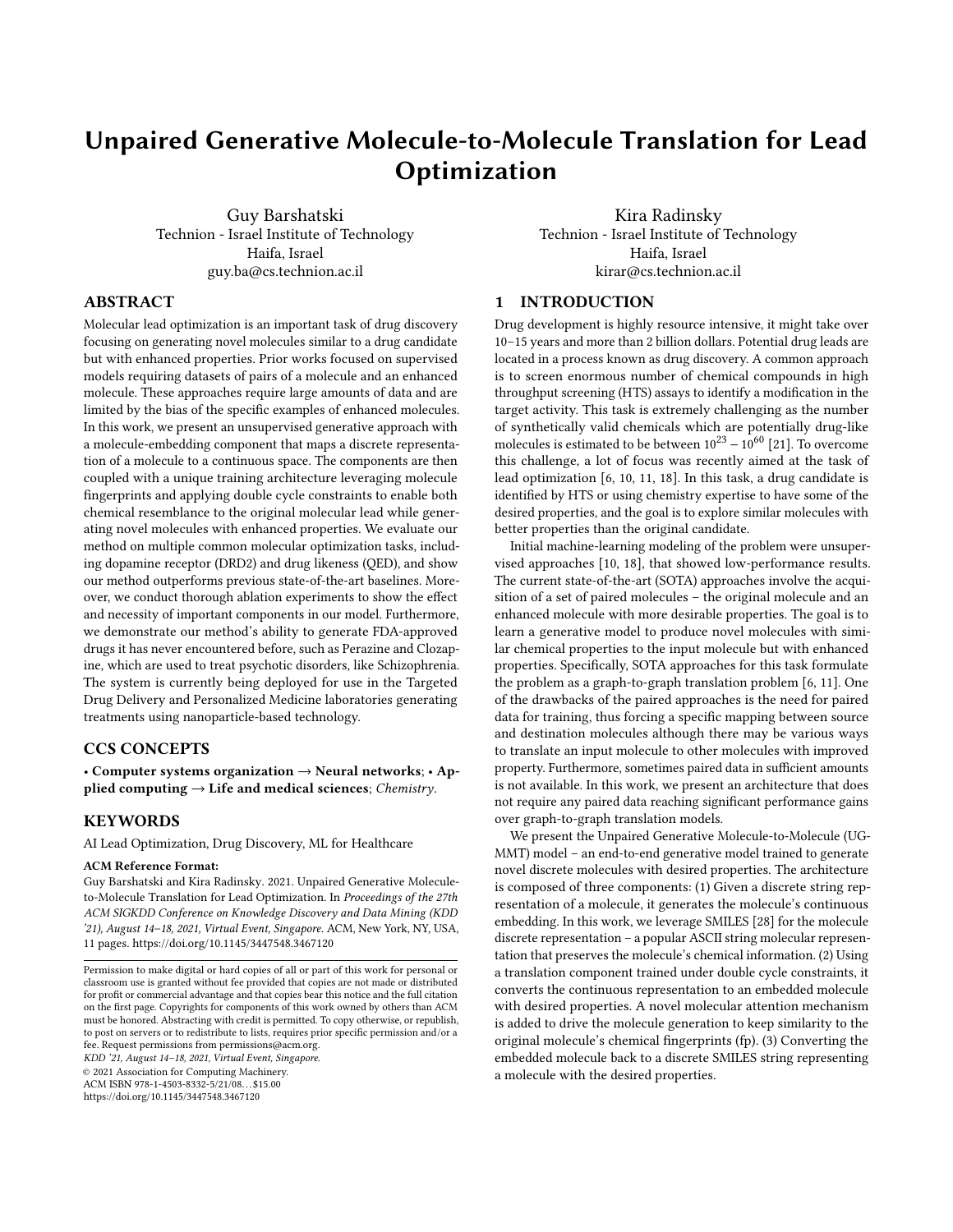<span id="page-7-1"></span>Table 3: Ablation experiment evaluation results of our method for P∈ {QED, DRD2} properties. In bold: best optimization Success result, statistically significant with huge effect size ( $P - value \dot{Y} 0.05$  and Cohen's  $d \dot{q} 2$ ).

|                  | P Method        | Property          | Similarity        | Novelty           | Success           | Validity | Diversity         |
|------------------|-----------------|-------------------|-------------------|-------------------|-------------------|----------|-------------------|
|                  | <b>UGMMT</b>    | $0.855 \pm 0.001$ | $0.365 \pm 0.003$ | $0.997 \pm 0.001$ | $0.513 \pm 0.009$ | 0.971    | $1.000 \pm 0.000$ |
|                  | No Pre-train    | $0.843 \pm 0.002$ | $0.332 \pm 0.002$ | $0.999 \pm 0.001$ | $0.431 \pm 0.009$ | 0.879    | $1.000 \pm 0.000$ |
|                  | No EETN         | $0.824 \pm 0.002$ | $0.126 \pm 0.001$ | $1.000 \pm 0.000$ | $0.001 \pm 0.001$ | 0.925    | $0.936 \pm 0.009$ |
|                  | No fp           | $0.903 \pm 0.001$ | $0.127 \pm 0.001$ | $0.977 \pm 0.005$ | $0.002 \pm 0.002$ | 1.000    | $0.995 \pm 0.002$ |
|                  | Only fp         | $0.808 \pm 0.002$ | $0.391 \pm 0.003$ | $0.989 \pm 0.002$ | $0.411 \pm 0.009$ | 0.782    | $1.000 \pm 0.000$ |
|                  | Swap Cycle fp   | $0.872 \pm 0.002$ | $0.124 \pm 0.001$ | $1.000 \pm 0.000$ | $0.001 \pm 0.001$ | 0.962    | $0.996 \pm 0.003$ |
|                  | Add Adversarial | $0.857 \pm 0.002$ | $0.299 \pm 0.002$ | $0.998 \pm 0.001$ | $0.344 \pm 0.008$ | 0.980    | $1.000 \pm 0.000$ |
|                  | <b>UGMMT</b>    | $0.826 \pm 0.009$ | $0.284 \pm 0.001$ | $0.799 \pm 0.009$ | $0.192 \pm 0.010$ | 1.000    | $0.914 \pm 0.007$ |
|                  | No Pre-train    | $0.505 \pm 0.006$ | $0.283 \pm 0.001$ | $0.988 \pm 0.003$ | $0.163 \pm 0.005$ | 0.582    | $0.992 \pm 0.002$ |
| DRD <sub>2</sub> | No EETN         | $0.836 \pm 0.008$ | $0.158 \pm 0.002$ | $0.812 \pm 0.013$ | $0.011 \pm 0.003$ | 1.000    | $0.508 \pm 0.006$ |
|                  | No fp           | $0.889 \pm 0.006$ | $0.159 \pm 0.001$ | $0.664 \pm 0.013$ | $0.010 \pm 0.003$ | 1.000    | $0.718 \pm 0.012$ |
|                  | Only fp         | $0.302 \pm 0.006$ | $0.279 \pm 0.001$ | $0.994 \pm 0.004$ | $0.085 \pm 0.007$ | 0.560    | $0.996 \pm 0.002$ |
|                  | Swap Cycle fp   | $0.809 \pm 0.009$ | $0.157 \pm 0.001$ | $0.883 \pm 0.011$ | $0.010 \pm 0.003$ | 0.997    | $0.408 \pm 0.006$ |
|                  | Add Adversarial | $0.796 \pm 0.009$ | $0.253 \pm 0.002$ | $0.889 \pm 0.006$ | $0.156 \pm 0.005$ | 0.998    | $0.939 \pm 0.008$ |

overall optimization success are lower. This explains the significant performance gap over Mol-CG in Section [5.1.](#page-4-2)

## <span id="page-7-0"></span>5.3 Optimized Drug Generation

Drug repositioning involves the exploration and improvement of existing drugs for new therapeutic purposes. We explore the use of our system for this purpose, where the input to the system is an existing drug and the goal is to produce a similar yet enhanced drug. CDN [\[8\]](#page-8-10), which is a sequence-based method for generating molecules, was the only algorithm attempting a similar task in the past. However, their task did not include the requirement of an enhanced property. We conduct a retrospective experiment using 1,897 FDA approved drugs. We ensured none of them was observed in the training or validation data. As we focus on existing drugs the enhancement of drug likeliness is less relevant and therefore we focus on DRD2 enhancement. We apply our DRD2 trained model (Sec. [5.1\)](#page-4-2) on every drug in the approved drugs set as prototype, and generate 100 drugs for each drug using 100 different random seeds.

<span id="page-7-2"></span>Table 4: Sample of automatically generated drugs along with their prototype drugs, their DRD2 score and fp similarity.

| Input        |                  | Generated       |                   |            |
|--------------|------------------|-----------------|-------------------|------------|
| Drug Name    | DRD <sub>2</sub> | Drug Name       | DR <sub>D</sub> 2 | Similarity |
| Pitavastatin | 0.0077           | Benperidol      | 1.0000            | 0.2651     |
| Anagrelide   | 0.0009           | Clozapine       | 0.8412            | 0.2096     |
| Dapiprazole  | 0.1885           | Aripiprazole    | 1.0000            | 0.2278     |
| Alimemazine  | 0.3749           | Perazine        | 0.6184            | 0.4000     |
| Terazosin    | 0.0028           | Iloperidone     | 1.0000            | 0.2556     |
| Doxepin      | 0.1607           | Amitriptyline   | 0.4743            | 0.6842     |
| Promazine    | 0.5579           | Triflupromazine | 0.9908            | 0.7073     |

We observe that although the chance of generating a drug using exhaustive search without constrains, e.g. HTS, is negligible, our method generates approximately one approved drug for every ∼3260 valid molecules generated. CDN for comparison reaches one drug per 14,596 generated molecules. Furthermore, the chance

of discovering a drug-drug pair when going over all the drug-valid molecule pairs is 0.05971% which is relatively significant compared to CDN, 0.01185%. We observe that the average generated drugs' DRD2 score is 0.879. For CDN, the average score is 0.124. We evaluate the average DRD2 score improvement on all the unique drug-drug pairs reaching an average property improvement of 0.627. The generated drugs show high similarity to their prototypes with an average of Tanimoto similarity of 0.3875.

We investigate the generated drugs and observe that many of the generated drugs are indeed used to treat psychotic disorders, like Schizophrenia. We remind the reader that D2 is the main receptor for most antipsychotic drugs [\[27\]](#page-8-6). Table [4](#page-7-2) presents a sample of the generated drugs.

We demonstrate our model's capability of generating FDA-approved drugs. Today, additional laboratory experiments are carried on novel molecules. The system is currently deployed for use in a personalized medicine and nanotechnology research laboratory, which is currently focusing on RNA based therapeutics [\[25\]](#page-8-29). We leverage RNA molecules to turn on and off pathogenic genes. Delivering these molecules to their destination is challenging and requires specific carrier molecules. Since a certain family of molecules already has some of the properties required for this task, our method is used to optimize them and generate novel carrier molecules. The generated molecules are currently being evaluated by the chemists. The most promising molecules would be synthesized and pass to advanced chemical trials.

# 6 CONCLUSIONS

We have recently witnessed the urgent need for accelerating the drug discovery process, e.g. COVID-19 drug. Lead optimization is one of the most important steps in the drug discovery chain. First, initial set of hits is identified through the HTS or expert-driven process. Next, in the hit-to-lead step, the most promising hits are selected to advance into the lead optimization stage, where the leads are chemically modified in order to improve biological activity and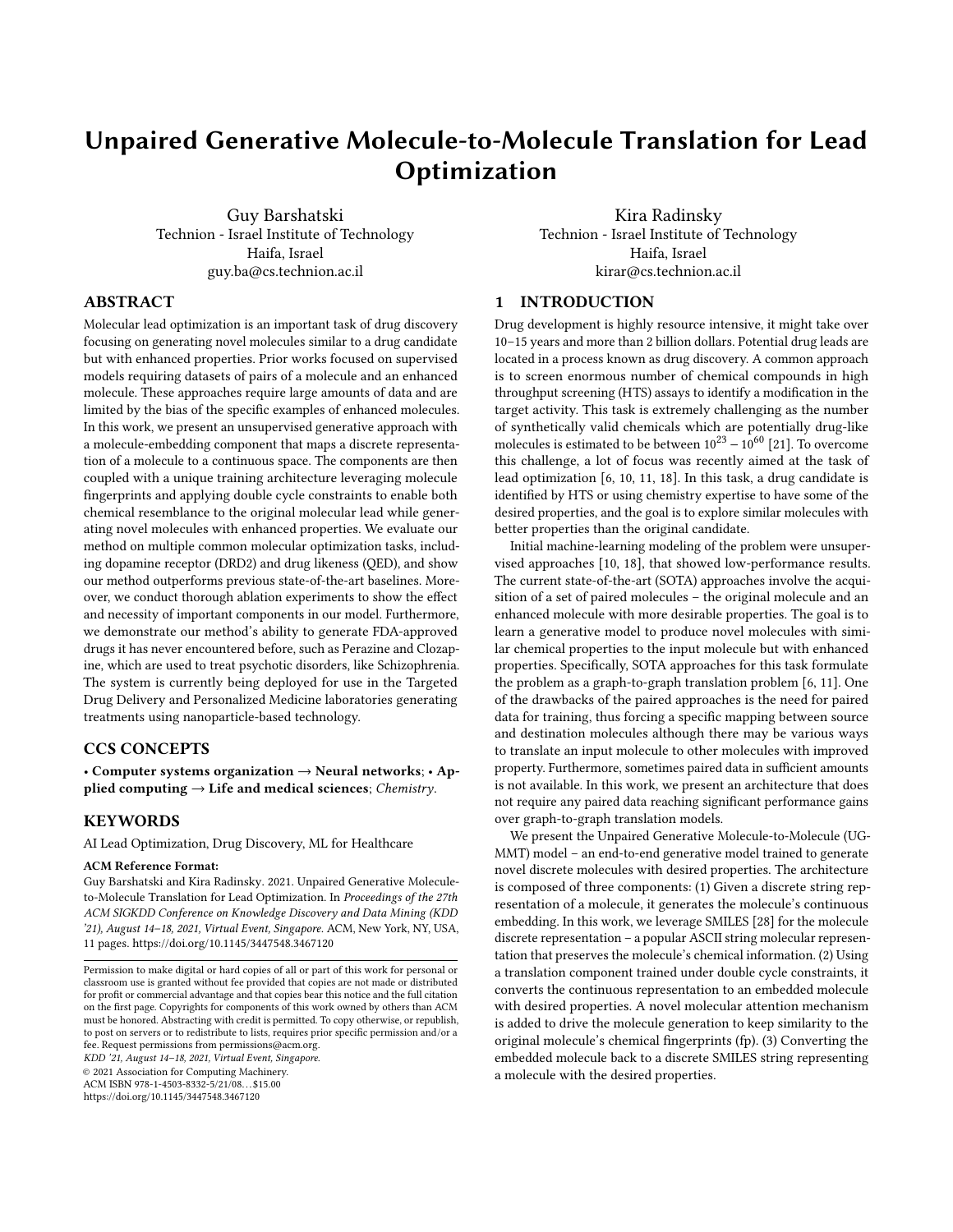Unpaired Generative Molecule-to-Molecule Translation for Lead Optimization Kables and American KDD '21, August 14–18, 2021, Virtual Event, Singapore.

other critical properties. However, this is a very lengthy and expensive process. The first computational models for this challenge addressed the molecule generation process as a sequence-to-sequence generation problem, representing molecules as sequences of characters, most commonly, SMILES notation was used [\[5,](#page-8-8) [7,](#page-8-9) [8,](#page-8-10) [15\]](#page-8-11). These models mainly focused on valid molecules generation, thus creating molecules unrelated to a target. To overcome this barrier, computational models were introduced for molecular lead optimization, which describes generating molecules similar to a drug candidate but with enhanced properties. The SMILES notation was abandoned, molecules were seen as graphs and the lead optimization was reformulated as a graph-to-graph translation problem [\[6,](#page-8-1) [10,](#page-8-2) [11,](#page-8-3) [18\]](#page-8-4). This approach is currently the SOTA, demonstrating impressive optimization results. In our work, we use the simple, yet powerful, SMILES notation and design an end-to-end lead optimization model, combines molecule embedding, fp and unique training technique, which leverages SMILES notation to generate high quality novel molecules and even FDA-approved drugs. Our model outperforms the SOTA, generating more successful molecules with higher

desired property score. Our work may revolutionize the field of computational molecule generation, bringing the focus back to the sequence generation methods. Unlike prior works that required paired supervised data for train-

ing, we propose an unsupervised deep generative method for molecule translation, i.e., bidirectional optimization with no paired data required. The model is unique in its ability to simultaneously translate between discrete molecule representation and a continuous representation coupled with a double cycle constrained training technique with shared translation components that leverage molecule fp to gain both resemblance to the original molecular lead and generation of novel molecules with enhanced properties. The algorithm shows significant performance gains in the success of generating novel optimized molecules that share similarity with a prototype. We conduct comprehensive ablation experiments supporting UG-MMT's analysis and architecture design. Finally, we demonstrated UGMMT's ability of generating target-based approved drugs it has never encountered before. The system is currently being deployed for use in pharmaceutical laboratories to further analyze the additional generated molecules. We believe our method lays strong foundations to an automatic-algorithmic HTS process to enable lead optimizations without the need for large paired training datasets.

#### REFERENCES

- <span id="page-8-25"></span>[1] Dávid Bajusz, Anita Rácz, and Károly Héberger. 2015. Why is Tanimoto index an appropriate choice for fingerprint-based similarity calculations? Journal of Cheminformatics 7 (05 2015).
- <span id="page-8-22"></span>[2] Richard Bickerton, Gaia Paolini, Jérémy Besnard, Sorel Muresan, and Andrew Hopkins. 2012. Quantifying the chemical beauty of drugs. Nature chemistry 4 (02 2012), 90–8.
- <span id="page-8-14"></span>[3] Kyunghyun Cho, Bart van Merriënboer, Caglar Gulcehre, Dzmitry Bahdanau, Fethi Bougares, Holger Schwenk, and Yoshua Bengio. 2014. Learning Phrase Representations using RNN Encoder–Decoder for Statistical Machine Translation. In Proceedings of the 2014 Conference on Empirical Methods in Natural Language Processing (EMNLP). Association for Computational Linguistics, Doha, Qatar, 1724–1734.
- <span id="page-8-27"></span>[4] J. Cohen. 1988. Statistical Power Analysis for the Behavioral Sciences. Lawrence Erlbaum Associates.
- <span id="page-8-8"></span>[5] Hanjun Dai, Yingtao Tian, Bo Dai, Steven Skiena, and Le Song. 2018. Syntax-Directed Variational Autoencoder for Structured Data. In International Conference on Learning Representations.
- <span id="page-8-1"></span>[6] Tianfan Fu, Cao Xiao, and Jimeng Sun. 2020. CORE: Automatic Molecule Optimization Using Copy & Refine Strategy. In 34th AAAI Conference on Artificial

Intelligence (AAAI-20).

- <span id="page-8-9"></span>[7] Rafael Gómez-Bombarelli, Jennifer N. Wei, David Duvenaud, José Miguel Hernández-Lobato, Benjamín Sánchez-Lengeling, Dennis Sheberla, Jorge Aguilera-Iparraguirre, Timothy D. Hirzel, Ryan P. Adams, and Alán Aspuru-Guzik. 2018. Automatic Chemical Design Using a Data-Driven Continuous Representation of Molecules. ACS Central Science 4, 2 (Jan 2018), 268–276.
- <span id="page-8-10"></span>[8] Shahar Harel and Kira Radinsky. 2018. Accelerating Prototype-Based Drug Discovery Using Conditional Diversity Networks. In Proceedings of the 24th ACM SIGKDD International Conference on Knowledge Discovery & Data Mining (London, United Kingdom) (KDD '18). 331–339.
- <span id="page-8-16"></span>[9] Di He, Yingce Xia, Tao Qin, Liwei Wang, Nenghai Yu, Tie-Yan Liu, and Wei-Ying Ma. 2016. Dual Learning for Machine Translation. In Proceedings of the 30th International Conference on Neural Information Processing Systems (Barcelona, Spain) (NIPS'16).
- <span id="page-8-2"></span>[10] Wengong Jin, Regina Barzilay, and Tommi Jaakkola. 2018. Junction Tree Variational Autoencoder for Molecular Graph Generation. In International Conference on Machine Learning. 2323–2332.
- <span id="page-8-3"></span>[11] Wengong Jin, Kevin Yang, Regina Barzilay, and Tommi Jaakkola. 2019. Learning Multimodal Graph-to-Graph Translation for Molecule Optimization. In International Conference on Learning Representations.
- <span id="page-8-21"></span>[12] Justin Johnson, Alexandre Alahi, and Li Fei-Fei. 2016. Perceptual losses for realtime style transfer and super-resolution. In European Conference on Computer Vision.
- <span id="page-8-19"></span>[13] Diederik P. Kingma and Jimmy Ba. 2015. Adam: A Method for Stochastic Optimization. In 3rd International Conference on Learning Representations, ICLR 2015, San Diego, CA, USA, May 7-9, 2015, Conference Track Proceedings.
- <span id="page-8-13"></span>[14] Diederik P. Kingma and Max Welling. 2014. Auto-Encoding Variational Bayes.. In ICLR, Yoshua Bengio and Yann LeCun (Eds.).
- <span id="page-8-11"></span>[15] Matt J. Kusner, Brooks Paige, and José Miguel Hernández-Lobato. 2017. Grammar Variational Autoencoder. In Proceedings of the 34th International Conference on Machine Learning - Volume 70 (Sydney, NSW, Australia) (ICML'17). 1945–1954. [16] G Landrum. 2016. Rdkit: Open-source cheminformatics software.
- <span id="page-8-23"></span><span id="page-8-20"></span>
- [17] Ilya Loshchilov and Frank Hutter. 2019. Decoupled Weight Decay Regularization. In International Conference on Learning Representations.
- <span id="page-8-4"></span>[18] Łukasz Maziarka, Agnieszka Pocha, Jan Kaczmarczyk, Krzysztof Rataj, Tomasz Danel, and Michał Warchoł. 2020. Mol-CycleGAN: a generative model for molecular optimization. Journal of Cheminformatics 12 (12 2020).
- <span id="page-8-7"></span>[19] World Health Organization. 2019. World Health Organization model list of essential medicines: 21st list 2019. Technical documents. 60 p. pages.
- <span id="page-8-18"></span>[20] Adam Paszke, Sam Gross, Francisco Massa, Adam Lerer, James Bradbury, Gregory Chanan, Trevor Killeen, Zeming Lin, Natalia Gimelshein, Luca Antiga, Alban Desmaison, Andreas Kopf, Edward Yang, Zachary DeVito, Martin Raison, Alykhan Tejani, Sasank Chilamkurthy, Benoit Steiner, Lu Fang, Junjie Bai, and Soumith Chintala. 2019. PyTorch: An Imperative Style, High-Performance Deep Learning Library. In Advances in Neural Information Processing Systems 32. 8026–8037.
- <span id="page-8-0"></span>[21] Pavel G Polishchuk, Timur I Madzhidov, and Alexandre Varnek. 2013. Estimation of the size of drug-like chemical space based on GDB-17 data. Journal of computeraided molecular design 27, 8 (2013), 675–679.
- <span id="page-8-30"></span>[22] Alec Radford, Luke Metz, and Soumith Chintala. 2016. Unsupervised Representation Learning with Deep Convolutional Generative Adversarial Networks. In 4th International Conference on Learning Representations, ICLR 2016, San Juan, Puerto Rico, May 2-4, 2016, Conference Track Proceedings.
- <span id="page-8-17"></span>[23] D. Rogers and Mathew Hahn. 2010. Extended-Connectivity Fingerprints. Journal of chemical information and modeling 50 5 (2010), 742–54.
- <span id="page-8-28"></span>[24] Shlomo Sawilowsky. 2009. New Effect Size Rules of Thumb. Journal of Modern Applied Statistical Methods 8 (11 2009), 597–599.
- <span id="page-8-29"></span>[25] Ryan Setten, John Rossi, and Si-ping Han. 2019. The current state and future directions of RNAi-based therapeutics. Nature Reviews Drug Discovery 18 (03 2019), 1.
- <span id="page-8-26"></span>[26] Gail Sullivan and Richard Feinn. 2012. Using Effect Size—or Why the P Value Is Not Enough. Journal of graduate medical education 4 (09 2012), 279–82.
- <span id="page-8-6"></span>[27] Sheng Wang, Tao Che, Anat Levit, Brian Shoichet, Daniel Wacker, and Bryan Roth. 2018. Structure of the D2 dopamine receptor bound to the atypical antipsychotic drug risperidone. Nature 555 (03 2018), 269–273.
- <span id="page-8-5"></span>[28] David Weininger. 1988. SMILES, a chemical language and information system. 1. Introduction to methodology and encoding rules. Journal of chemical information and computer sciences 28, 1 (1988), 31–36.
- <span id="page-8-15"></span>[29] R. J. Williams and D. Zipser. 1989. A Learning Algorithm for Continually Running Fully Recurrent Neural Networks. Neural Computation 1, 2 (1989), 270–280.
- <span id="page-8-24"></span>[30] David S Wishart, Craig Knox, An Chi Guo, Savita Shrivastava, Murtaza Hassanali, Paul Stothard, Zhan Chang, and Jennifer Woolsey. 2006. DrugBank: a comprehensive resource for in silico drug discovery and exploration. Nucleic acids research 34, suppl\_1 (2006), D668–D672.
- <span id="page-8-12"></span>[31] J. Zhu, T. Park, P. Isola, and A. A. Efros. 2017. Unpaired Image-to-Image Translation Using Cycle-Consistent Adversarial Networks. In 2017 IEEE International Conference on Computer Vision (ICCV). 2242–2251.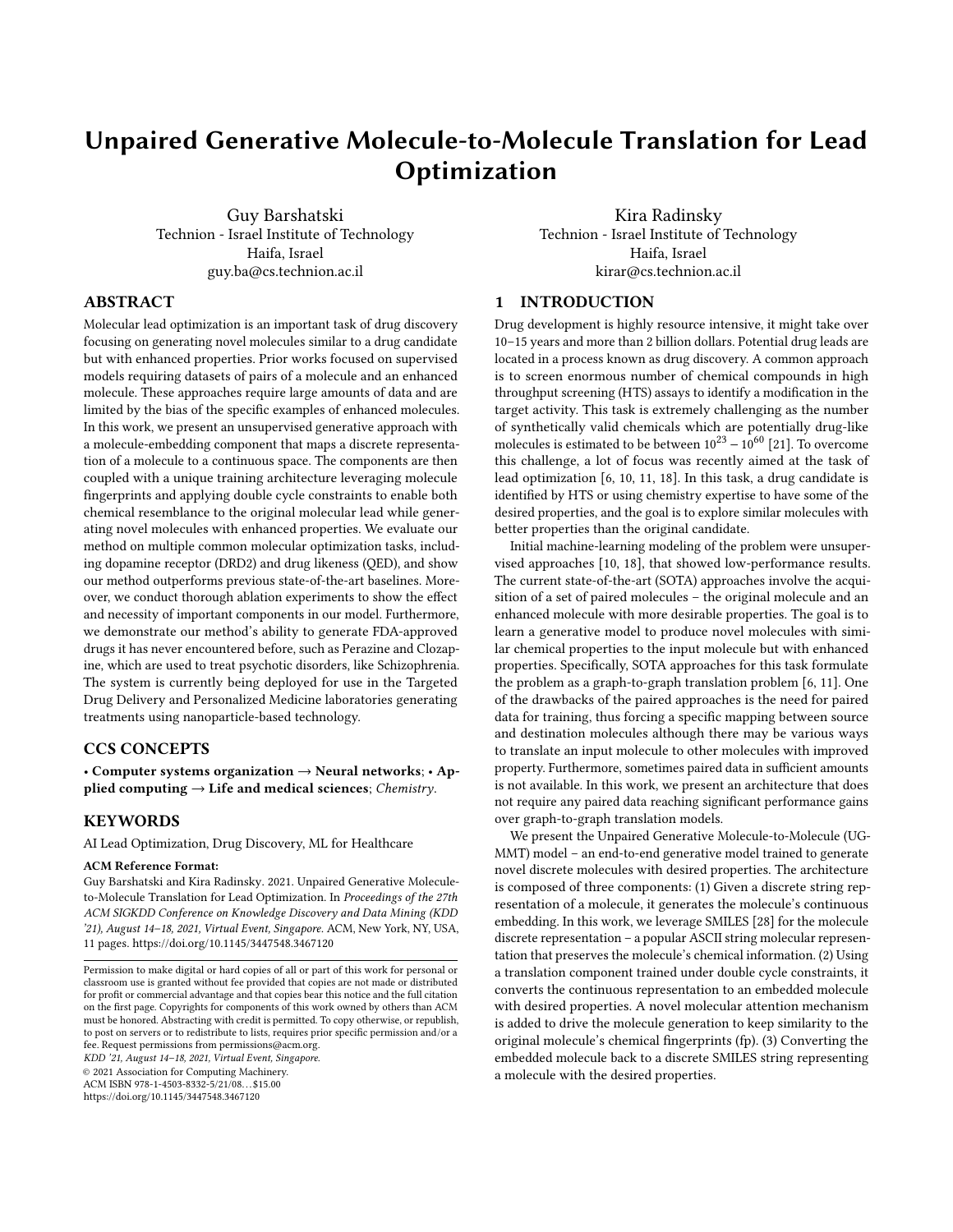KDD '21, August 14–18, 2021, Virtual Event, Singapore. Guy Barshatski et al.

# A FULL IMPLEMENTATION DETAILS

We run all training and experiments on Ubuntu 18.04.5 using one Nvidia GeForce RTX 2080 Ti 11GB GPU, two Intel Xeon Gold 6230 2.10GHZ CPUs and 64GB RAM memory. We use Pytorch 1.4.0 API [\[20\]](#page-8-18), Python 3.6.12 for UGMMT model training and experiments. Other baselines are trained using their publicly available implementation with the setting they set and reported in their papers. Our code and data are publicly available on our GitHub. See file README.md for installation, training, ablation experiments and inference instructions. Our model depends on randomness, we set seed 50 for reproducibility, other seeds lead to close results as well. However, small variations in the results might occur following different training sessions. The source of variation is in the EETN networks, probably due to PyTorch functions that use CUDA functions that can be a source of non-determinism (e.g. atomic operations), it is a known problem in the community and we are trying to handle it. Some hyper-parameters are set following evaluation on the validation set, the metric is the optimization Success. Values we experimented with are specified in the brackets beside each hyper-parameter.

METN: Latent space dimension (embedding dimension) 256 (experimented with 128, 256, 512),  $\lambda_0$ =10 (experimented with 1, 10, 20), max molecule length during test 90 (experimented with 80-120). Encoder – bidirectional GRU with 1 layer, hidden dimension 256  $(En, h_d)$ , followed by 2 fully-connected layers with 256 neurons, one for  $\mu$  and one for  $\sigma$ . Decoder – fully-connected layer with 512 neurons, then unidirectional GRU with 3 layers (experimented with 1-5), dropout 0.5 between layers, hidden dimension 512 (De,  $h_d$ ) and a fully-connected layer with vocabulary length number of neurons.

METN's training: Optimizer – Adam algorithm [\[13\]](#page-8-19). Learning rate – Cosine annealing scheduler with restart [\[17\]](#page-8-20) after 10 epochs, initial learning rate 3  $\cdot 10^{-3}$  (experimented with  $1 \cdot 10^{-3}$ -5 $\cdot 10^{-3}$ ), final learning rate 3 · 10−<sup>4</sup> . Weights initialization – GRU's weights uniformly distributed ranging from  $-h_d^{-1}$  to  $h_d^{-1}$ , linear layer's weights uniformly distributed ranging from  $-f_{in}^{-1}$  to  $f_{in}^{-1}$ , where  $f_{in}$  is the number of input features. Mini-batch size 32 and trained for  $E_{METN} = 1$  (QED) (experimented with 0-10) or  $E_{METN} = 12$ (DRD2) (experimented with 0-20) epochs before training the whole model together. Trained using the teacher-forcing method [\[29\]](#page-8-15) in order to increase validity.

EETN: Translator – Bottleneck structure, i.e. downsampling followed by upsampling. Contains initial convolution block (filter size 7), stride-2 convolution block for downsampling (filter size 3), 4 residual blocks (experimented with 4-8), stride-2 transposed convolution block for upsampling (filter size 3), final convolution layer (filter size 7) followed by Tanh layer and 2 fully connected layers with 1,152 and 256 neurons separated by batch normalization, LeakyReLU and Dropout (0.2) layers (all convolution blocks contain instance normalization and ReLU layers). This type of structures showed outstanding results in image translation and style transfer tasks [\[12,](#page-8-21) [31\]](#page-8-12).

We pass molecule's fingerprints through a basic attention mechanism consists of a fully-connected layer followed by a softmax layer to generate a weights vector, which multiplies the fingerprints vector elementwise, highlighting the "important" information inside the fingerprints vector. Embedded molecule and molecule's

weighted fingerprints vector are concatenated before applying the Translator.

Whole model training: Optimizer – Adam algorithm. Learning rate - LambdaLR scheduler with initial learning rate 3 · 10−<sup>4</sup> (experimented with  $1 \cdot 10^{-4}$ -5 $\cdot 10^{-4}$ ) and linear decay towards 0 from epoch 90 (experimented with 70-100). Weights initialization – from zero-centered normal distribution with a standard deviation of 0.02 [\[22\]](#page-8-30). Mini-batch size 32. Maximal epochs for training  $E_{max}=120$  (experimented with 80-120). Training data is shuffled during training, in addition, to further reduce overfitting and improve generalization, we evaluate our model every  $V_f = 3$  epochs on the validation set and save a checkpoint only if improvement in the criterion is achieved. Furthermore, we add early stopping mechanism, i.e. if this criterion does not improve for  $P=15$  evaluations, we stop the training. Regularization hyper-parameter  $\lambda_1=2$  (experimented with 1,2,4,8,16).

### B FULL DATASETS DETAILS

We provide experiments demonstrating our model's capability of molecule and drug optimization. Hence we use two different datasets.

(1) Molecule Dataset: The current SOTA method in molecule optimization is CORE [\[6\]](#page-8-1). Therefore we use their datasets, which were adapted from [\[11\]](#page-8-3) and are publicly available on their GitHub<sup>[2](#page-9-0)</sup>.

Train set: These datasets are paired, designed for supervised models, however UGMMT, CDN, JTVAE and Mol-CG are unsupervised. Hence we use the paired train set to construct unpaired train set. UGMMT method requires 2 input sets, set for domain A which contains low property molecules and set for domain  $B$  which contains high property molecules. We construct these by unpairing the pairs, removing duplicates and then for each molecule we calculate its property score {DRD2, QED} and add it to the relevant set if the score exceeds a certain threshold. i.e., the molecule is added to set  $A$  if its property score is lower than domain's A threshold and it is added to set  $B$  if its property score is higher than domain's  $B$ threshold. In order to avoid unbalanced domains issues we randomly sample equal number of molecules from each set and thus obtain the final train set for  $A$  and  $B$ . Since JTVAE and CDN require only one training set, we merge  $A$ 's and B's train sets to one set and use it to train them. We set empirically the following domain thresholds: DRD2 – A 0.02 (experimented with 0.01-0.2) ; B 0.85 (experimented with 0.75-0.9) / QED – A 0.78 (experimented with 0.75-0.8) ; B 0.91 (experimented with 0.88-0.93), other thresholds yield similar results. All dataset files are located inside dataset/DRD2 and dataset/QED folders on our GitHub. Details:

UGMMT and Mol-CG– The train sets contain 2,097 molecules for DRD2 and 8,968 molecules for QED (in each set among  ${A, B}$ ). Files names: A\_train.txt and B\_train.txt.

CDN and JTVAE– The train sets contain 4,194 molecules for DRD2 and 17,936 molecules for QED.

Files names: DRD2\_mergedAB\_specific\_train.txt and QED\_mergedAB\_specific\_train.txt.

<span id="page-9-0"></span><sup>2</sup><https://github.com/wengong-jin/iclr19-graph2graph>